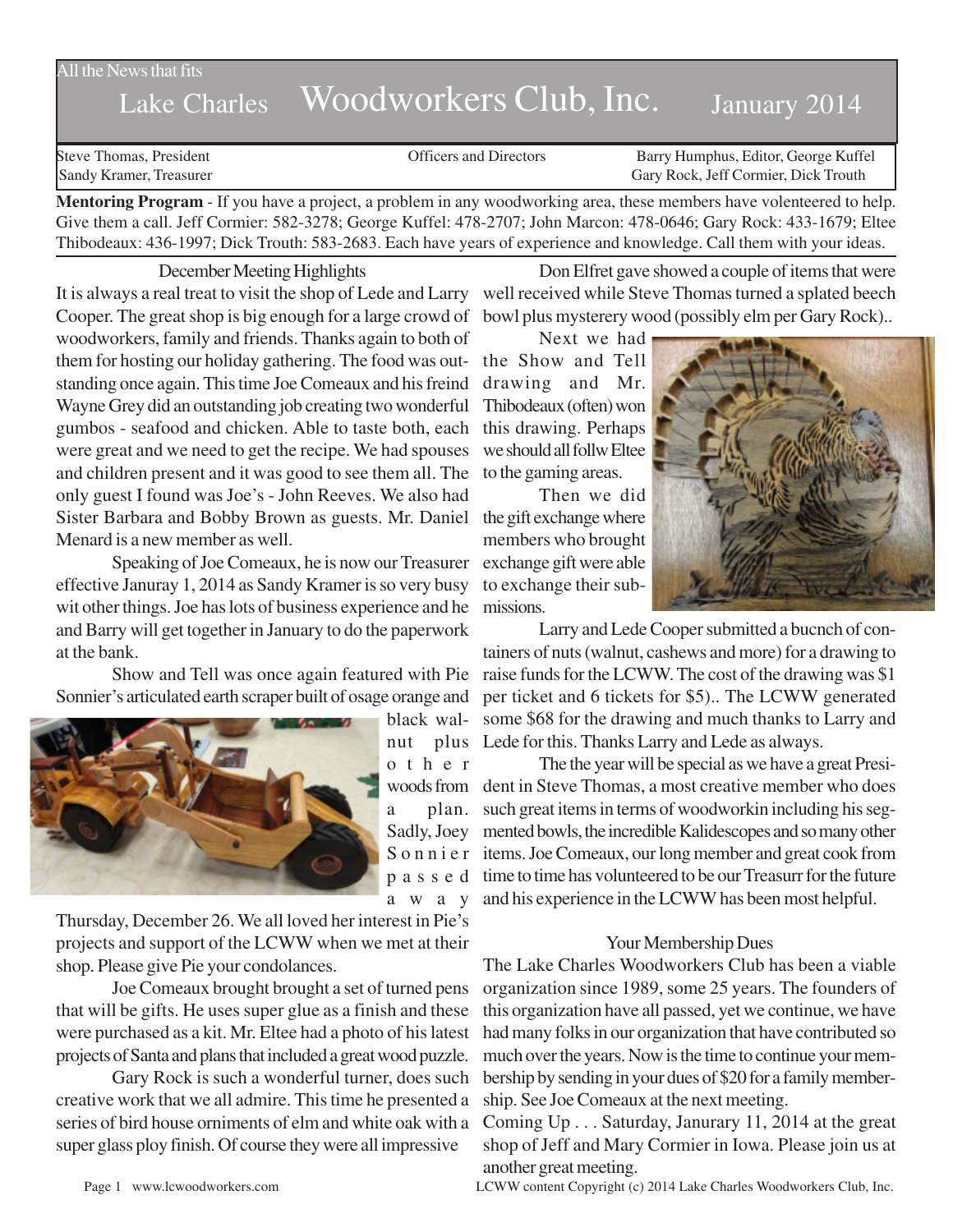## Rouet Safety and Tips

Whether used freehand or mounted in a table, a router is possibly the most useful power tool in the woodshop. But working with a device that spins sharp carbide-tipped bits at high speeds can be quite hazardous, unless you follow good safety practices each and every time you rout. Here are a few tips for using a router safely while getting the best results with this versatile performer.

When using a router freehand, always make sure the workpiece is clamped down securely to your bench or work table (the exception is large workpieces, such as cabinets or furniture heavy enough to stay put on their own). Placing a friction mat atop the bench/table before clamping can help prevent the work from shifting. When routing boards too narrow to clamp, use bench dogs with the end vise on a traditional-style work bench to hold the strip steady.

Always keep your hands and fingers well clear of the bit. When routing freehand, never use your free hand to hold the workpiece. For safe router table operation, your



table should be fitted with a guard that covers the area immediately above the bit. Whenever possible, use a push stick or push block to propel the work

past the bit. This is mandatory for smaller and/or narrower workpieces, and helps keep your hands out of harm's way when routing larger parts as well. It's also a good idea to use a feather board to keep the work pressed against the fence and/or table as you rout. Not only does a feather board help keep fingers safe, but it can improve the quality of the cut by keeping the workpiece in the perfect position as it's cut.

Never do any adjustments on a router without unplugging it first! Always disconnect the power when changing bits, servicing the router, or mounting an attachment, such as a fence. Make sure the router's on-off switch is switched off before plugging it back in and confirm that the router's collet and attachments, clamps, etc. are securely tightened before powering the router back up.

After selecting the bit you wish to use, inspect it for damage or visible dullness. Once you're sure it's in good shape, insert the bit fully into the router's collet, then pull it out approximately 1/16 in. Leaving the bit in full contact with the bottom of the collet can cause it to loose during routing—a dangerous possibility. Also, don't over tighten the collet's locking nut. When working with a short bit, don't extend the shank too far out of the collet: Always have at least ¾ of the shank's length in the collet. It should go without saying, but only chuck proper router bits in a router: NEVER use carving burrs or grinding points, drill bits, etc. even if they have  $\frac{1}{4}$  in. or  $\frac{1}{2}$  in. shanks!

In addition to hurling chips and dust with great speed, routers are notoriously noisy tools that are also capable of churning out clouds of fine dust. Therefore, safety demands that you wear proper eye, ear, and dust protection each time you rout. In addition to wearing a dust mask (I like the cloth, washable kind), connect your router to a dust vacuum or collection whenever possible. Also, don't wear loose fitting clothing or jewelry which might accidentally come afoul of the bit. If you have long hair, wear it up or keep it under a hat.

Never start up a router with the bit in contact with the workpiece. Doing so when working freehand can make you lose control of the router; if it happens with a router table, the workpiece may be flung with surprising force. Starting the router with the bit touching the work may even bend the bit's shank, or in extreme cases, damage the router. When the cut is finished, make sure the bit is clear of the work before switching the router off. When working freehand, wait until the bit stops spinning before you set the router down.

Many modern routers have a slow speed start. If yours has this feature, always take advantage of this. For safety sake, the workpiece should always be fed against the rotation of the bit. Freehand routing, say rounding over the edge of a shelf or cabinet, is always done moving the router from left to right. When the router is mounted in a router table, the workpiece should always be fed past the bit from right to left. Feeding the workpiece in the direction of the bit's rotation (a process know as "climb cutting") is very dangerous and can cause you to lose control of the router or workpiece. Jeff Cormier has both demonstraited this and warned us. The only exception is if stock is shaped using a router table fitted with a power feeder that controls and propels the workpiece through the cut.

It is both safer and cleaner to rout a large edge profile, a deep groove or a wide dado in a series of passes, rather than in a single pass. The heavy cut taken during a single deep pass may incur a dangerous kickback. It's also more likely to cause splintering and tearout. Lighter passes are a breeze when routing with straight bits (including vee,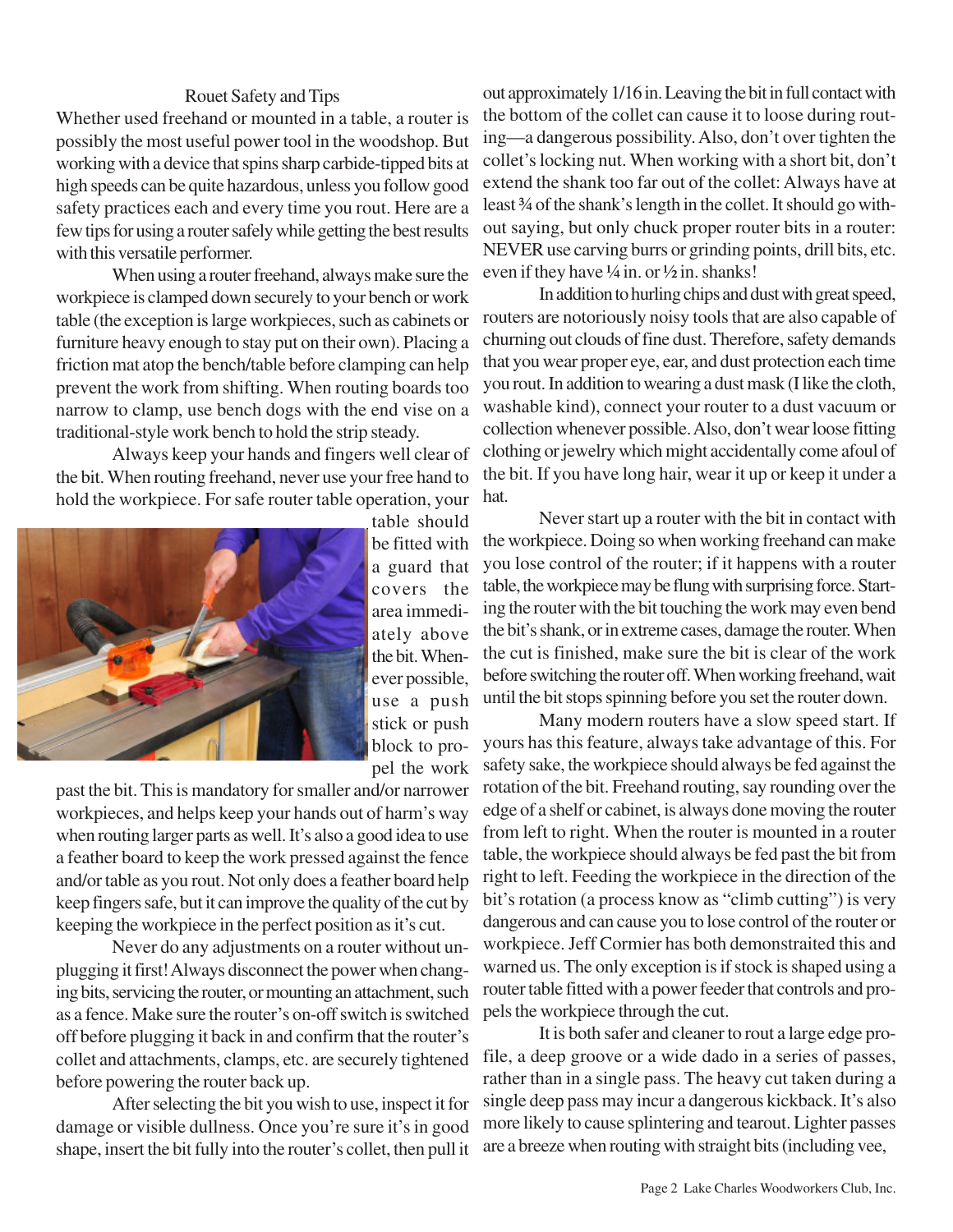### Router Safety Continued

bullnose, core box, etc.); simply reduce the bit's cutting depth, then increase it slightly for subsequent passes until full depth of cut is achieved. When routing an edge profile with a router table, make your first pass(es) with the bit protruding just slightly beyond the fence, then move the fence back a little to left. for each subsequent pass. If you're routing freehand with a piloted bit, refit the bit with a larger bearing for the first pass, then replace the standard (smaller) bearing for the second pass.

Never force the router through the cut. If excessive feed pressure is needed, reset the bit for a lighter cut. (If you're using a particularly large bit, you may need to use a more powerful router). If routing scorches the wood, it's likely that your bit is dull and needs sharpening or replacement. Anytime you detect unusual noise or vibration, stop the router immediately and inspect it and the bit for damage.

Bits larger than 1" in diameter or longer than 1-½" should not be used in a freehand router—switch to a router table for those cutters. Larger diameter bits should have a  $\frac{1}{2}$ " shank and be used in a variable-speed router with its RPM should set to suit the bit's cutting diameter: 18,000 RPM for bits between 1" and 2" in diameter; 16,000 RPM for bits between 2 in. and 2 1/2 in. in diameter (check your router's manual or literature that came with the bit for more specific speed recommendations).

When shaping an edge on the router table, always rout with the bit inside the fence and the material edge against the fence—never rout the far edge, which traps the stock between the bit and the fence. This can cause the bit to catch the wood and hurl it suddenly. Having the fence far away from the bit makes it harder to use the proper guards.

It's never safe to get your fingers too close to a spinning router bit. So when a part gets too small to hold safely while routing on a router table, secure the part in a jig such as a coping sled or other sliding carrier. If the part has parallel (or near-parallel) sides, an option is to hold it in the jaws of a wooden handscrew-type clamp. An even better option is to do as much routing as you can on a larger piece of stock, and then cut it down to its final size after the routing is complete. So here are the rukes.

1. Use push blocks to position your hands a safe distance from the bit.

2. Large-diameter bits are for use only in a router table. Using bits over 1 in. dia. in a handheld router can easily cause you to lose control of the tool.

> 3. Always wear eye and hearing protection. 4. Take light cuts. Heavy cuts invite kickback. If

necessary, move the fence closer to the bit or switch to a larger guide bearing.

5. Use a featherboard to support the workpiece against the router table or fence.

6. Never climb-cut. Always feed the stock from right

7. Avoid shaping small stock. Instead, shape a larger piece and reduce it in size afterwards. If you must shape a small piece, build an appropriate jig or secure the work within the jaws of a wooden handscrew clamp.

8. Always use a guard. If the fence didn't come with a guard, purchase an aftermarket guard or devise one of your own.

9. Never start the router with the bit in contact with the stock.

10. Don't force the bit or overload the router.

11. Secure the motor in the base before starting the router.

12. Don't bottom out the bit in the collet or partially insert the bit. Instead, completely insert the bit, and then back off approximately 1/16 in.

Please expand your skills through understanding of the router and what you can achieve with it. Routers are very powerful and you must understand them while you work. In my view, you must be very careful.

What Counts while routers:

There are many variations on this tool but only two basic types: fixed base and plunge routers. Some routers are available as kits that include both a fixed base and a base for making plunge cuts. These offer a less costly alternative to buying two different tools.

- Low vibration
- Power of motor and maximum bit capacity
- Ease and smoothness of operation for plunge routers
- Availability of speed control for large-diameter bits
- Quality of accessory fence
- Collet size
- Ease of bit changes

Some routers require the use of two wrenches to loosen the collet and change the bit. More convenient are routers with a spindle lock and a single wrench. A dust port and a micro-adjust feature for bit height are two other desirable features. Barry Humphus edited from Fine Woodworking.